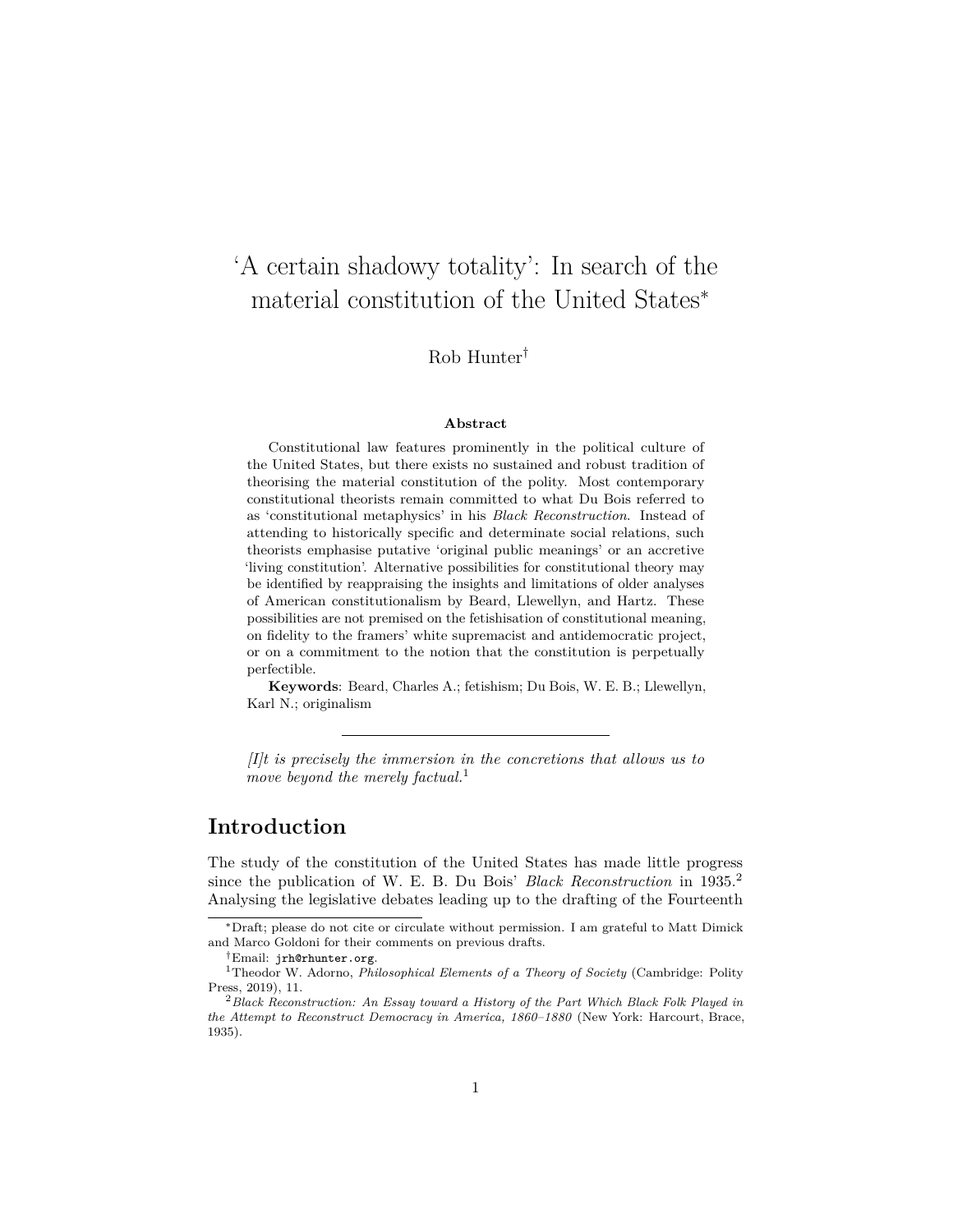Amendment in the aftermath of the Civil War, Du Bois explicitly critiqued the fetishised 'constitutional metaphysics' that inhibited most participants' capacities for apprehending constitutional reality<sup>[3](#page-1-0)</sup>: 'with incantation and abracadabra, the leaders of a nation tried to peer back into the magic crystal, and out of a bit of paper called the Constitution, find eternal and immutable law laid down for their guidance forever and ever, Amen!'[4](#page-1-1) The constitution—manifestly antidemocratic, transparently racist, and designed and intended to accommodate slavery and to protect private property—had plainly disintegrated. Four years of industrialised warfare and the collective rebellion of Black slaves had seen to that. And yet virtually all of those who drafted, debated, or voted on the Reconstruction Amendments persisted in claiming that the constitutional order had been neither suspended nor disrupted. Du Bois understood, of course, that such performances had a purpose. They ensured that the democratisation of American society was limited, tentative, and vulnerable. The constitutional renovation that took place after Appomattox was quickly effaced and smoothed over. The Fourteenth Amendment was even de-fanged by judicial fiat in 1873.<sup>[5](#page-1-2)</sup> What Du Bois dubbed 'abolition-democracy'[6](#page-1-3) was suppressed not just through the institutional and social demolition of the fledgling democracies in the southern states, but also through the concerted restoration of many aspects of antebellum constitutionality. The rapid destruction of the first genuine attempt at institutionalising democracy in the US was carried out under the banner of constitutional continuity—the banner, that is, of the priority of constitutional abstractions over historical social reality. For neither the first nor the last time, white supremacy draped itself in the garlands of constitutional fidelity.[7](#page-1-4)

The slippery divergences among constitutional rhetoric, constitutional myth, and constitutional politics during and after Reconstruction suggest that neither constitutional text nor constitutional doctrine can serve as reliable guides to apprehending constitutionalism as a set of historically specific practices. Du Bois evinced a subtle understanding of this problem in his critique of the revivification of antebellum constitutionality. This cannot be said of many of those who came after him, however. Constitutional metaphysics continues to pervade constitutional culture in the US today. It is a signal example of the 'reified authority'[8](#page-1-5) that is constitutive of the domination and unfreedom characteristic of contemporary society. It naturalises the racialised hierarchies,<sup>[9](#page-1-6)</sup> omnipresent violence, $10$  and structural (that is, abstract and impersonal)

<span id="page-1-0"></span><sup>3</sup>Allison Powers, 'Tragedy Made Flesh: Constitutional Lawlessness in Du Bois's *Black Reconstruction*', *Comparative Studies of South Asia, Africa and the Middle East* 34, no. 1 (2014): 106–25.

<span id="page-1-1"></span><sup>4</sup>Du Bois, *Black Reconstruction*, 267.

<span id="page-1-2"></span><sup>5</sup>*Slaughter-House Cases*, 83 U.S. (16 Wall.) 36 (1873).

<span id="page-1-3"></span><sup>6</sup>Du Bois, *Black Reconstruction*, 83ff.

<span id="page-1-5"></span><span id="page-1-4"></span><sup>7</sup>Cf Powers, 'Tragedy Made Flesh'.

<sup>8</sup>Chris O'Kane, 'Reification and the Critical Theory of Contemporary Society', *Critical Historical Studies* 8, no. 1 (2021): 57–86.

<span id="page-1-6"></span><sup>9</sup>Rogers M. Smith, 'Beyond Tocqueville, Myrdal, and Hartz: The Multiple Traditions in America', *The American Political Science Review* 87, no. 3 (1993): 549–66.

<span id="page-1-7"></span><sup>10</sup>See generally Robert M. Cover, 'Violence and the Word', *Yale Law Journal* 95, no. 8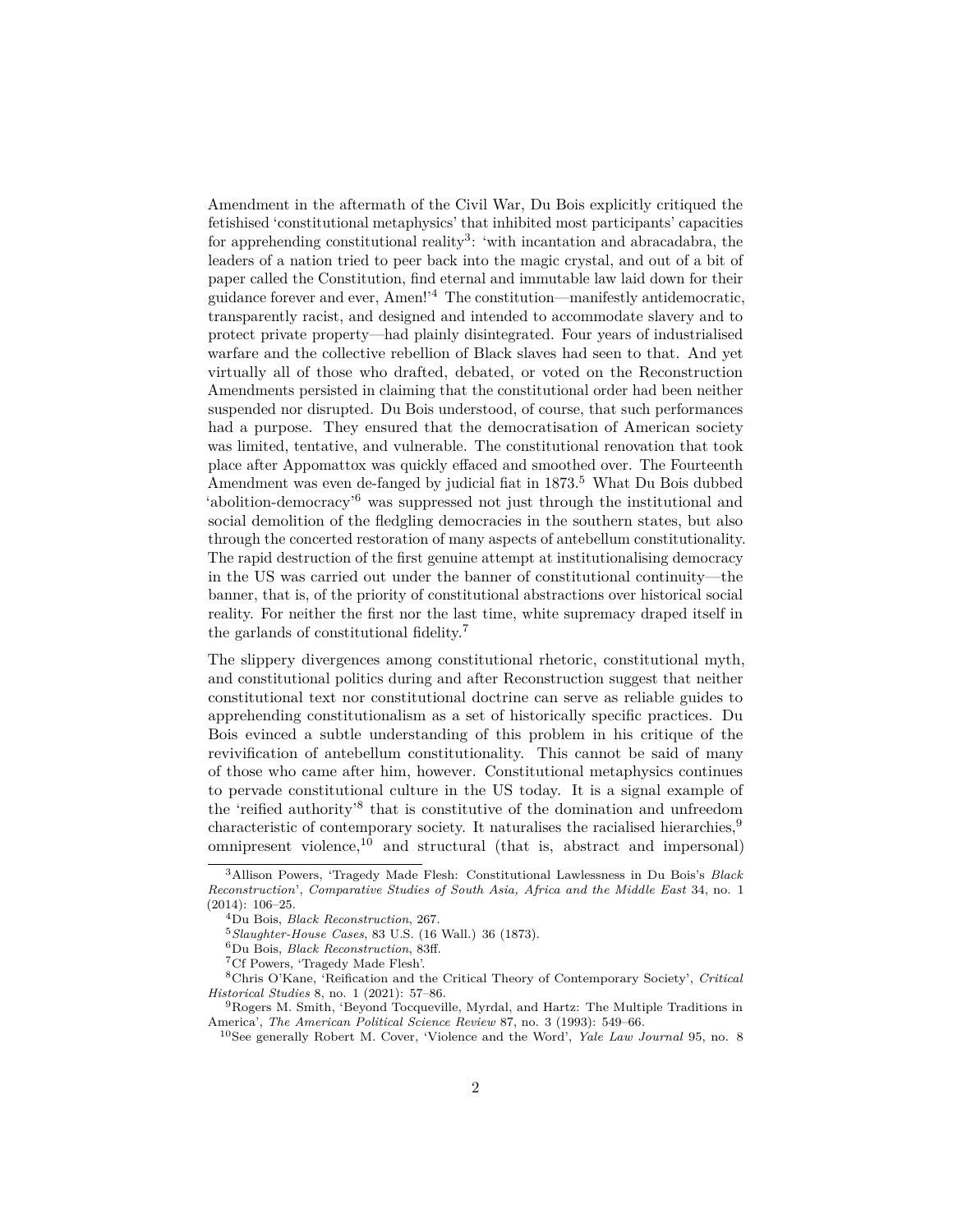$domination<sup>11</sup>$  $domination<sup>11</sup>$  $domination<sup>11</sup>$  that have been, and still are, constitutive of contemporary society. American constitutional theory is marked by a continued indulgence in constitutional metaphysics, not the self-reflexive critique of the social relations that make it possible. Many contemporary theorists treat constitutional norms and meanings as self-subsistent and socially autonomous. They would deny such a characterisation, of course; in Hartian terms, the rules of recognition<sup>[12](#page-2-1)</sup> that they propose are not merely formal but incorporate normative or practical considerations as well. And yet such rules occlude and inhibit the apprehension of constitutionality as an ensemble of practices, concepts, and categories that are mutually constitutive with society as a whole.[13](#page-2-2)

US constitutional theory, in other words, is distinguished by a widely-shared commitment to understanding constitutionalism as a 'legal technology for structuring state power', $^{14}$  $^{14}$  $^{14}$  not as a complex of thought and practice that both posits and is manifested in definite social relations. This can be seen in most theorists' inattention to the mutually-constitutive character of the seeminglydistinct spheres of politics and economics; to the violence and domination through which constitutional law is made and reproduced; and to the imbrication of the American constitutional order with the totality of world market relations. If constitutionalism is to be apprehended in its historical specificity—rather than in normative prescriptions for how it should be ordered—then most American constitutional theory will be of little help. Apprehending the constitution as an ensemble of determinate social relations that are the actual content of the forms of historically definite structures and processes is a task best accomplished through an approach to critical theory (understood as a critique of contemporary society's essential determinations or 'social forms'[15](#page-2-4))—a task that does not simply presuppose the adequacy of liberal legality or the anteriority of legal norms.<sup>[16](#page-2-5)</sup> An adequate critique along such lines would have the potential to destabilise the constitutional metaphysics derided by Du Bois and to open up the possibility of achieving fuller and deeper explanations of the US as a polity.

<span id="page-2-5"></span><span id="page-2-4"></span><sup>15</sup>Smith, *Beyond Liberal Egalitarianism*, 73.

<sup>(1986): 1601–29.</sup>

<span id="page-2-0"></span><sup>11</sup>Tony Smith, *Beyond Liberal Egalitarianism: Marx and Normative Social Theory in the Twenty-First Century* (Leiden: Brill, 2017), 110–30.

<span id="page-2-1"></span><sup>12</sup>H. L. A. Hart, *The Concept of Law*, 2nd ed. (Oxford: Oxford University Press, 1997), 94–110 and passim.

<span id="page-2-2"></span><sup>13</sup>Rob Hunter, 'Marx's Critique and the Constitution of the Capitalist State', in *Research Handbook on Law and Marxism*, ed. Paul O'Connell and Umut Özsu (Cheltenham: Edward Elgar, 2021), 190–208.

<span id="page-2-3"></span> $\tilde{1}^{4}$ Aslı Bâli and Aziz Rana, 'Constitutionalism and the American Imperial Imagination', *University of Chicago Law Review* 85, no. 2 (2018): 257.

<sup>16</sup>Moishe Postone, 'Critique, State, and Economy', in *The Cambridge Companion to Critical Theory*, ed. Fred Rush (Cambridge: Cambridge University Press, 2004), 165–93. Critical theory is concerned with the inverted and antagonistic social world of modernity, an adequate understanding of which is possible only through the apprehension of its historically specific social forms through the critique of political economy. For the latter, see Michael Heinrich, *An Introduction to the Three Volumes of Karl Marx's* Capital (New York: Monthly Review Press, 2012); Werner Bonefeld, *Critical Theory and the Critique of Political Economy: On Subversion and Negative Reason* (London: Bloomsbury, 2014); Smith, *Beyond Liberal Egalitarianism*.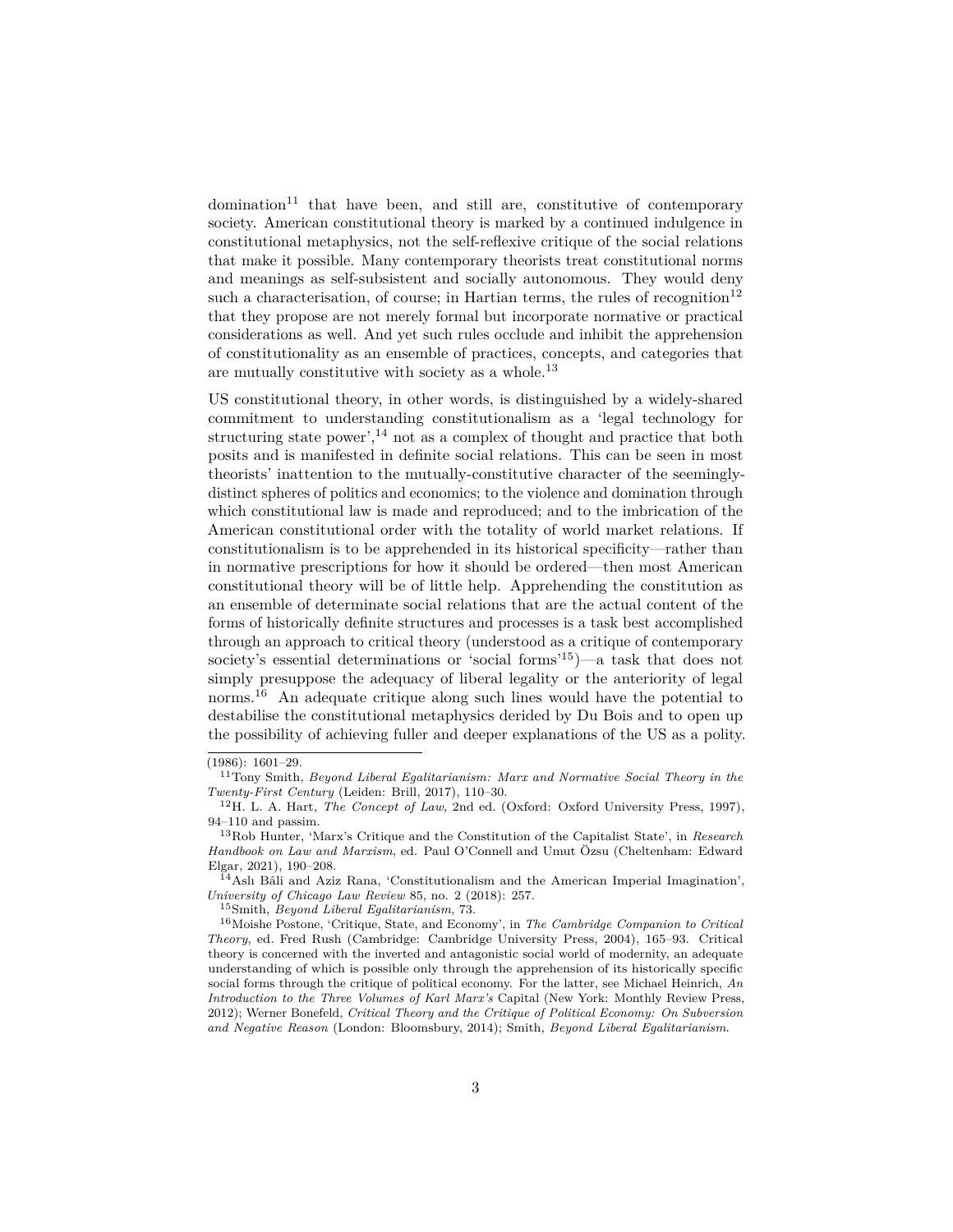This chapter examines several strands of American constitutional theory. Several early attempts—by Charles Beard, Karl Llewellyn, and Louis Hartz—provide instructive examples; any attempt to theorise the constitution's historical specificity must begin by examining them. However, the main contenders in contemporary theory—originalism and living constitutionalism—do not illuminate many of the historically specific features of constitutionality in the US. Moreover, most forms of US constitutional theory succumb to constitutional fetishism<sup>[17](#page-3-0)</sup> and treat constitutional forms, meanings, or ideals as self-subsistent, natural, or timeless. Those constitutional theories that do acknowledge the irreducibly social character of constitutionalism—specifically, recent contributions to originalism and to living constitutionalism—nevertheless rest on contradictory foundations. The former hypostatises constitutional meanings as trans-historically valid abstractions; the latter is predicated on a claim for the ever-possible perfectibility of the constitution. Neither can fully affirm that constitutional meanings are always mediated by context and theory; both are ill-equipped to confront the determinate facts of American constitutionalism without imposing anterior normative frameworks upon them. Despite originalism's emphasis on the purported facts of fixed constitutional meanings, and despite living constitutionalism's emphasis on the dynamics of political struggle and public opinion, both accounts remain ensnared by constitutional fetishism.

### **The social constitution of the material constitution**

I propose that the concept of the 'material constitution'[18](#page-3-1) is best developed as part of a form-analytic approach to theorising the state. The 'materiality' in question is that of determinate and historically specific relations among social individuals (I do not have in mind a reductive or economistic materialism that treats purported and unmediated 'interests' as brute facts.) The recognition of the constitution as an historically specific ensemble of practices, concepts, and categories is contrasted with the notion of a constitution consisting of selfsubsistent abstractions. Understanding the constitution as it obtains in history requires that we refrain from begging questions with respect to its particular content and social appearance.

A polity's actual constitution—consisting of an ensemble of practices, concepts, and categories—is an appearance of the form of the state. The state itself is the historically specific politico-juridical form of definite social relations.[19](#page-3-2) The constitution is the appearance—that is, the specific historical existence—of that

<span id="page-3-0"></span><sup>17</sup>Franz L. Neumann, *The Democratic and the Authoritarian State: Essays in Political and Legal Theory* (Glencoe, Illinois: Free Press, 1957), 199.

<span id="page-3-1"></span><sup>18</sup>Marco Goldoni and Michael A. Wilkinson, 'The Material Constitution', *Modern Law Review* 81, no. 4 (2018): 567–97.

<span id="page-3-2"></span><sup>19</sup>Alexander Neupert-Doppler, 'Society and Political Form', in *The SAGE Handbook of Frankfurt School Critical Theory*, ed. Beverly Best, Werner Bonefeld, and Chris O'Kane, vol. 3 (London: SAGE, 2018), 816–33; Werner Bonefeld, 'On the State as Political Form of Society', *Science & Society* 85, no. 2 (2021): 177–84.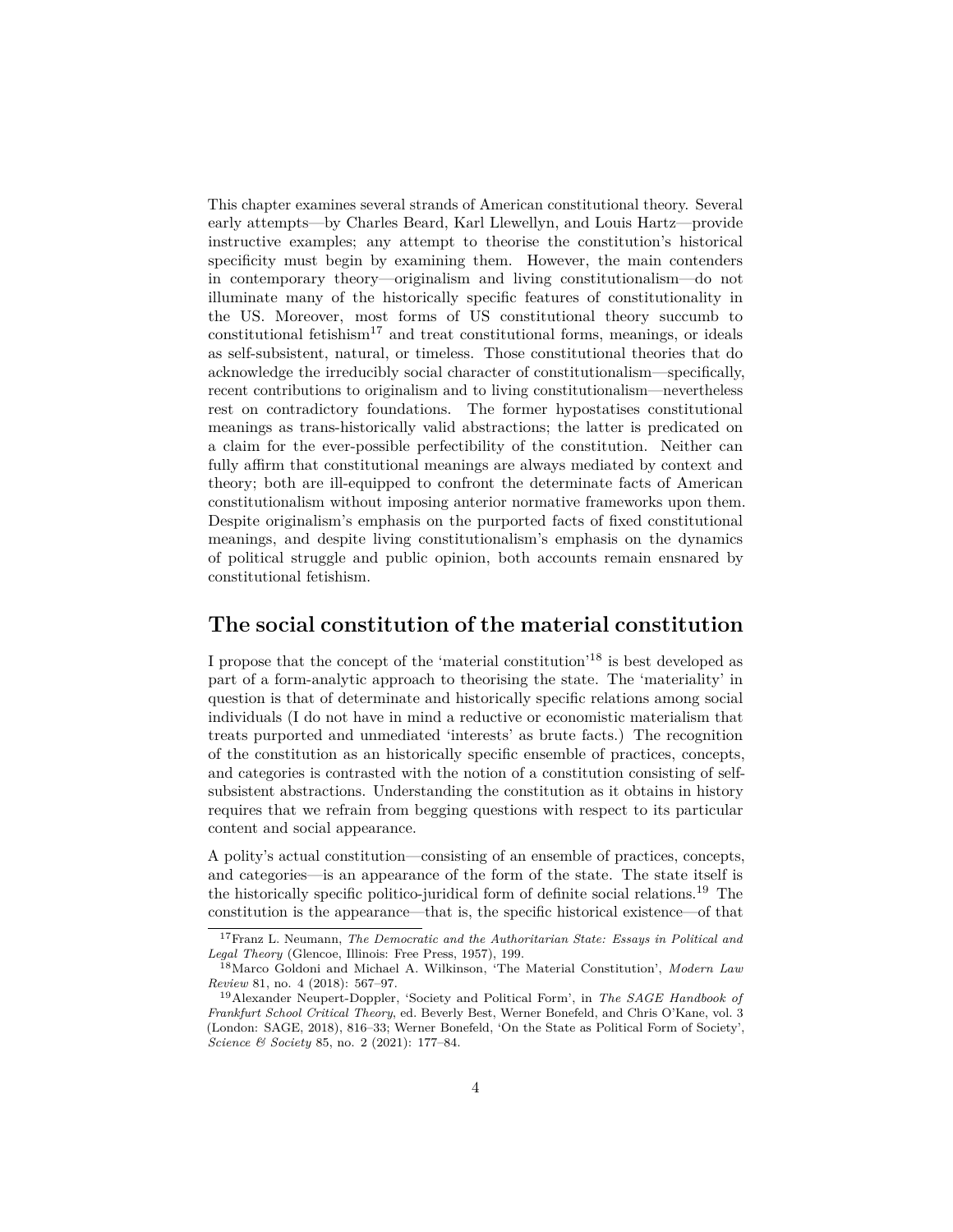form in particular practices, in actual institutions, and in conceptually-mediated modes of acting, thinking, and knowing. To understand the constitution of a polity is to understand definite social activity, both as it obtains in history and as it is mutually constitutive with the particular concepts and categories that mediate it. To understand the constitution is to apprehend real social individuals' thought and action. It is a matter of the critique of contemporary society as it exists, not the normative prescription of society as it might be. In the case of the United States, such a critique must necessarily account for and proceed from the structuration of society through capitalist production and exchange relations, racism and settler-colonialism, and integration with the world market.<sup>[20](#page-4-0)</sup> Indeed, it must proceed from the recognition of the observations that Du Bois stated plainly and that most subsequent students of the constitution have ignored.

Constitutions obtain in history through the continuous and contingent activity of social constitution—that is, the contradictory and antagonistic process through which society is reproduced. By 'social constitution' I refer to the contradictory and antagonistic processes whereby the reproduction of society 'manifests itself in the form of' fetishised (that is, seemingly natural) social forms and categories that mediate subjects' thought and action; such forms 'assert themselves behind the backs of the acting subjects' who themselves give those forms determinate reality in their own thought and action.<sup>[21](#page-4-1)</sup> (I do not refer to approaches to constitutional theory that treat constituent power as an ongoing and immanent feature of established constitutional orders.<sup>[22](#page-4-2)</sup>) It is with reference to the concept of social constitution that a polity may be understood as an appearance of a social form, the determination of which is found in the activity of real social individuals. To describe a constitution as socially constituted is to refer to the determinate reality of concepts that both mediate and are reproduced by definite and historically specific social relations. Constitutional documents do not themselves cause the historical specificity of determinate social relations. Instead, constitutionality *qua* categories, concepts, and practices is constituted through a continuous and contradictory 'process of becoming'.[23](#page-4-3) It is reproduced through the activity of political subjects along with the simultaneous (and typically depoliticising) mediation of social relations by constitutionality.<sup>[24](#page-4-4)</sup>

In contrast, most American constitutional theory is distinguished by the special attention given to constitutional review of legislation—a judicial prerogative with a central role in the political development of the US.<sup>[25](#page-4-5)</sup> As such, US constitutional theories tend to be either formalist, textualist, or 'normativist'[26](#page-4-6)

<span id="page-4-0"></span><sup>20</sup>An adequate understanding of constitutionalism is possible only through attending to the critique of capitalism as abstract social domination. See Hunter, 'Marx's Critique'.

<span id="page-4-2"></span><span id="page-4-1"></span><sup>21</sup>Bonefeld, *Critical Theory*, 21.

<sup>22</sup>Paul Blokker and Chris Thornhill, eds., *Sociological Constitutionalism* (Cambridge: Cambridge University Press, 2017).

<span id="page-4-4"></span><span id="page-4-3"></span><sup>23</sup>Goldoni and Wilkinson, 'The Material Constitution', 581.

<span id="page-4-5"></span><sup>24</sup>On depoliticisation and the reproduction of constitutionality, see Hunter, 'Marx's Critique'. <sup>25</sup>Keith E. Whittington, *Repugnant Laws: Judicial Review of Acts of Congress from the Founding to the Present* (Lawrence, Kansas: University Press of Kansas, 2019).

<span id="page-4-6"></span><sup>26</sup>Martin Loughlin, 'The Concept of Constituent Power', *European Journal of Political*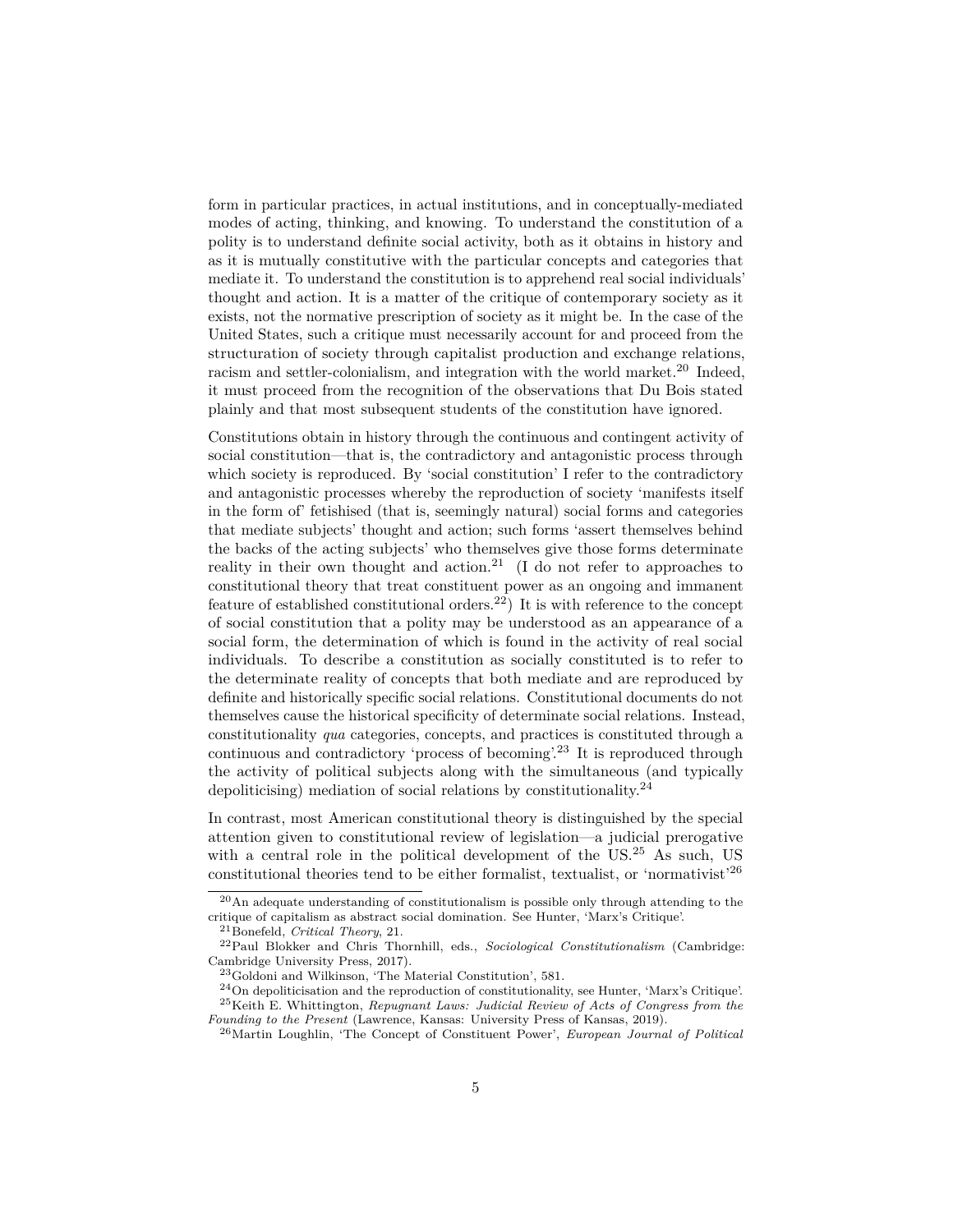in character. This is in no small part due to the construction of constitutionality as a fundamentally jurisprudential domain. The entrenchment of judicial supremacy—pursued in the defence of the agendas of particular political coalitions, and generally supported by successful national coalitions, especially as they are expressed through presidential politics<sup>[27](#page-5-0)</sup>—is accompanied by the continued gravitational pull of the 'counter-majoritarian difficulty'.<sup>[28](#page-5-1)</sup> An obsession with paradox attends much of the activity of US constitutional theorists who seek to reconcile majoritarian legitimation with the acutely antidemocratic features of the formal constitution.[29](#page-5-2)

US constitutional theory does little to investigate or unsettle the reification and hypostatisation that subtend constitutionalism as a cultural practice. It is still as fetishistic as it was in Du Bois's day. It lacks an adequately developed vocabulary for the apprehension of constitutionalism as the activity of real social individuals. To hear the practices and concepts of constitutionalism described in terms of the real appearances of definite social relations may come as a shock to 'those for whom the concepts of the bourgeois social sciences ("society", "norms", "equilibrium", "legitimacy" etc.) are so familiar that their reality is almost tangible'.[30](#page-5-3) But the concepts that populate constitutional thought are not autonomous ontological constituents of our world. They are not simply illusory, but they are certainly neither natural nor self-subsistent—as so many constitutional theorists suppose them to be. They may be explained, understood, and critiqued only with reference to the broader array of social relations of which they a part. I now turn to the consideration of some early attempts to contribute to such a critical project.

## **Beard, Llewellyn, and Hartz**

This section surveys three thinkers from the first half of the twentieth century—Charles Beard, [31](#page-5-4) Karl Llewellyn, [32](#page-5-5) and Louis Hartz<sup>[33](#page-5-6)</sup>—who departed from conventional accounts of American constitutionalism. The objects of their inquiries were neither constitutional provisions nor doctrines. Beard

*Theory* 13, no. 2 (2014): 218–37.

<span id="page-5-0"></span><sup>27</sup>Keith E. Whittington, *Political Foundations of Judicial Supremacy: The Presidency, the Supreme Court, and Constitutional Leadership in U.S. History* (Princeton, New Jersey: Princeton University Press, 2007).

<span id="page-5-1"></span><sup>28</sup>Alexander M. Bickel, *The Least Dangerous Branch: The Supreme Court at the Bar of Politics* (Indianapolis, Indiana: Bobbs-Merrill, 1962), 16–17.

<span id="page-5-2"></span><sup>29</sup>Nimer Sultany, 'The State of Progressive Constitutional Theory: The Paradox of Constitutional Democracy and the Project of Political Justification', *Harvard Civil Rights–Civil Liberties Law Review* 47 (2012): 371.

<span id="page-5-3"></span><sup>30</sup>Simon Clarke, 'Marxism, Sociology, and Poulantzas's Theory of the State', in *The State Debate*, ed. Simon Clarke (Houndmills: Macmillan, 1991), 85.

<span id="page-5-4"></span><sup>31</sup>*An Economic Interpretation of the Constitution of the United States* (New York: Free Press, 1986 [1913]).

<span id="page-5-6"></span><span id="page-5-5"></span><sup>32</sup>'The Constitution as an Institution', *Columbia Law Review* 34 (1934): 1–40.

<sup>33</sup>*The Liberal Tradition in America: An Interpretation of American Political Thought since the Revolution* (New York: Houghton Mifflin Harcourt, 1955).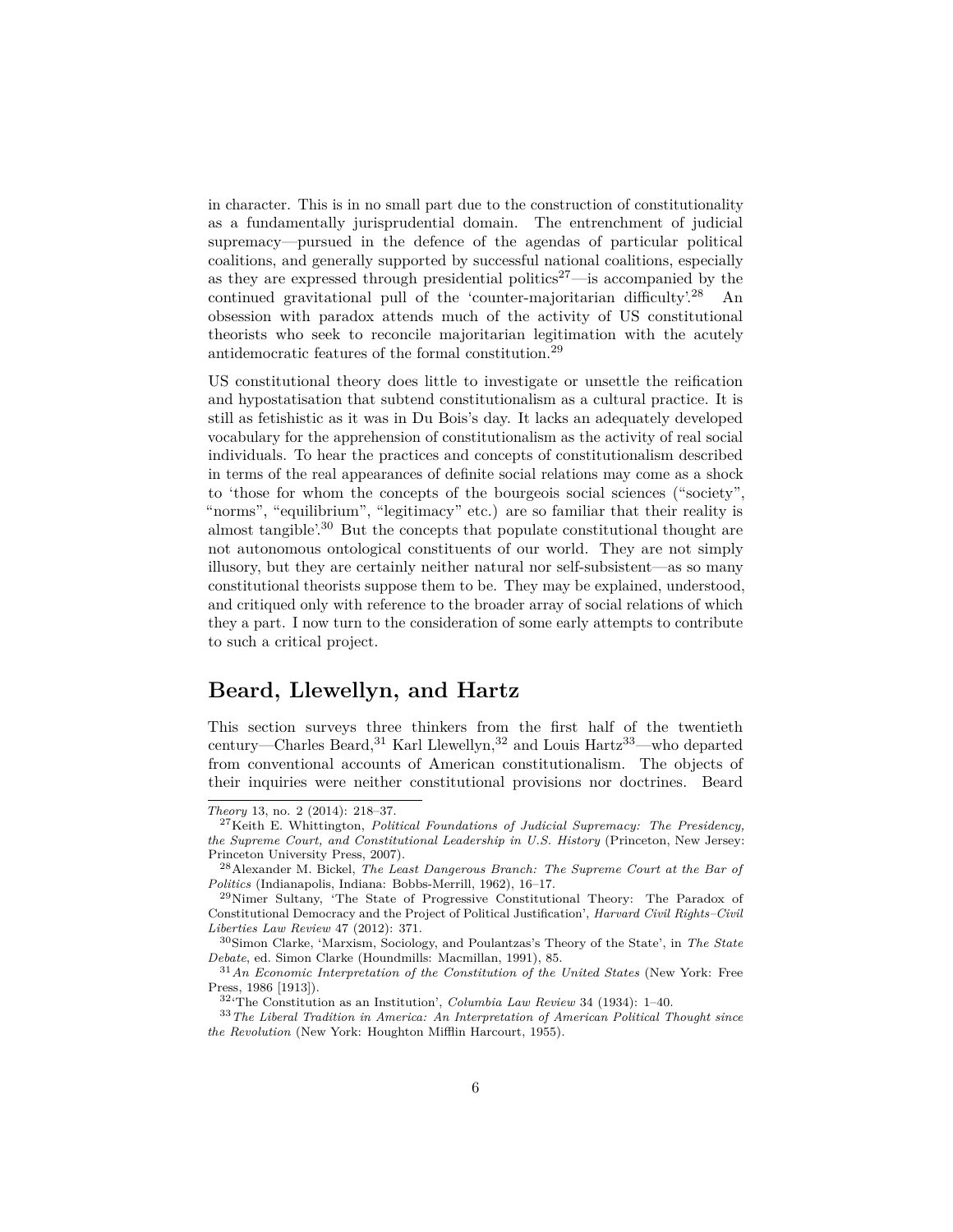pursued a relatively rare approach to understanding the constitution, viewing it as the product of social conflict rather than deliberation over principles and institutional design. But his analysis was 'materialist' only in the most limited and reductionist sense of the term, as I argue below. Llewellyn, in turn, gave a rough-hewn but perceptive articulation to the notion of the 'living constitution'. He remained focused on the pragmatics of judicial review, but he emphasised that the constitution is identical neither with the constitutional text nor the extant body of doctrine. Finally, Hartz placed a greater emphasis on political thought than either Beard or Llewellyn, who were preoccupied with economic interests and judicial decision-making, respectively. Hartz's explanation of American political culture—in terms of an historically invariant liberalism—attended to the articulation of politics through categories and modes of thought, but it did not offer explanations in terms of definite social relations.

'Beard's method was unrefined in details'[34](#page-6-0); he focused on the economic and sectional interests of the framers themselves.  $35$  His account, as well as Hartz's monochromatic portrait of a liberal polity, are inadequate causal accounts of constitutional practice (the creation and the reproduction of constitutionality); Llewellyn's rather more modest argument did not even attempt to provide such an account. Precisely because they sought to offer critical explanations of the constitution, however, all three warrant more attention than is customarily given to them in contemporary constitutional theory.

Beard described the constitution as 'an economic document' $36$  rather than as a politico-philosophical document. The interests of the framers determined the drafting and ratification of the constitutional document. For Beard, the political content of that document—and the procedural chicanery through which it was created and ratified[37](#page-6-3)—represented a victory for financial and commercial élites. Far from being a principled compromise, the creation and ratification of the constitution amounted to 'a genteel scam'[38](#page-6-4)—an anti-democratic measure taken by the holders of specific kinds of wealth in order to secure their property and profits against policies that might threaten them. The framers' fear of democracy was best understood through the lens of 'economic determinism', which Beard considered 'as nearly axiomatic as any proposition in social science can be'.[39](#page-6-5) He held that such an analytic frame is a necessary corrective against 'the juristic view' that imagines that the constitution is 'the work of the whole people' and

<span id="page-6-0"></span><sup>34</sup>Richard Hofstadter. 'Beard and the Constitution: The History of an Idea', *American Quarterly* 2, no. 3 (1950): 195–213.

<span id="page-6-1"></span><sup>35</sup>'Beard occasionally seemed to be charging the Framers with lining their own pockets. . . At other times, however, he suggested only that the Framers advanced the economic interests of the class to which they belonged. . . ' Michael J. Klarman, *The Framers' Coup: The Making of the United States Constitutio*n (New York: Oxford University Press, 2016), 377.

<span id="page-6-2"></span><sup>36</sup>Beard, *Economic Interpretation*, 152 ff.

<span id="page-6-4"></span><span id="page-6-3"></span><sup>37</sup>Beard, 239–52.

<sup>38</sup>William Hogeland, *Founding Finance: How Debt, Speculation, Foreclosures, Protests, and Crackdowns Made Us a Nation* (Austin, Texas: University of Texas Press, 2012), 6.

<span id="page-6-5"></span><sup>39</sup>Beard, *Economic Interpretation*, 15; 15, n. 1.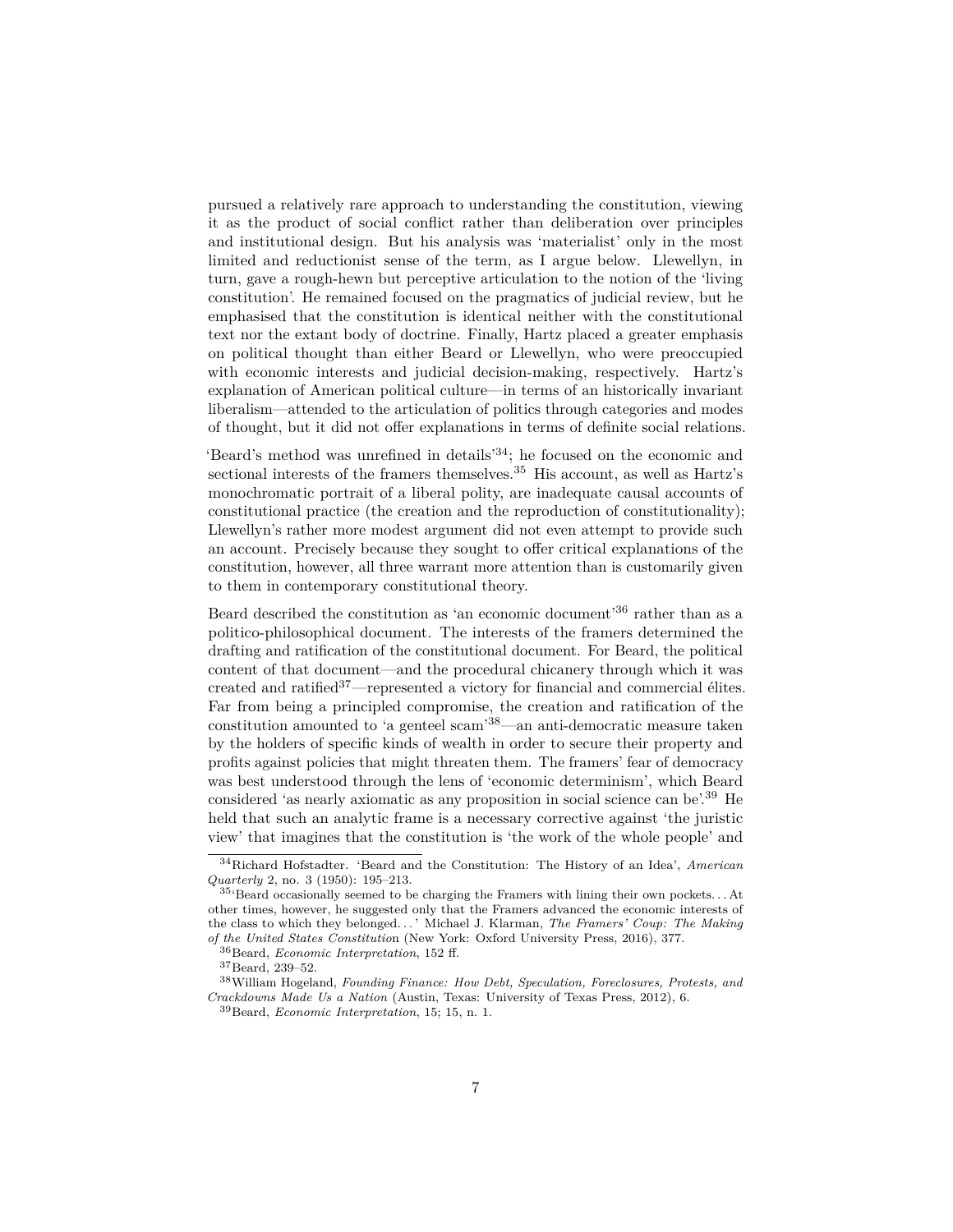'bears in it no traces of the party conflict from which it emerged.'[40](#page-7-0)

The term 'party conflict' reveals the limits of Beard's argument, which was constrained by his methodological individualism. He averred that 'no movement by a mass of people can be correctly comprehended until that mass is resolved into its component parts'.[41](#page-7-1) Moreover, by restricting his focus to the conflict between élite 'parties', Beard's analysis occluded the broader social conflict of which that particular party conflict was only one particular instance. He indefensibly effaced slavery in his account; by failing to analyse slavery with precision and sustained emphasis, he also failed to provide an adequate account of the creation of the constitution as a victory for the possessors of wealth rather than for the members of sectional parties.<sup>[42](#page-7-2)</sup> Moreover, his critique was limited to the constitutional text, its drafting, and its ratification; he was not concerned with actual historical constitutional practice. But Beard's argument remains valuable as an early example of critical (rather than celebratory) constitutional analysis. It is limited and incomplete; but these limits must be surpassed, rather than used as an excuse for dismissing critical constitutional scholarship.[43](#page-7-3) Who will deny that the US constitution is 'based upon the concept that the fundamental private rights of property are anterior to government and morally beyond the reach of popular majorities'? $44$  But this is not enough to ground a critique of the constitution, not least because it misses so much of what distinguishes constitutional practice in the United States.

Llewellyn counted Beard among those students of politics and law who were more attentive to their actual practice than their formal specifications.<sup>[45](#page-7-5)</sup> Llewellyn attempted to manifest this attentiveness by distinguishing between constitutionalism in an institutional sense and 'mere working government'; he held that the former is a 'penumbra' of beliefs, understandings, and conventions that accumulates (and may, perhaps, dissipate) over time and through practice.<sup>[46](#page-7-6)</sup> The metaphor of an institution contrasts sharply with the conventional American conception of a constitution as a textually-specified framework or body of rules. Llewellyn advanced a distinct criterion for recognising constitutional content: continuous practice, not textual fidelity or normative prescription, is the modality through which constitutional content is determined. For Llewellyn, the constitution as an institution does not obtain

<span id="page-7-0"></span> $40$ Beard, 11.

<span id="page-7-2"></span><span id="page-7-1"></span> $^{41}\mbox{Beard},$  253.

<sup>42</sup>Cf Staughton Lynd, 'On Turner, Beard and Slavery', *Journal of Negro History* 48 (1963): 235–50.

<span id="page-7-3"></span> $^{43}\rm{Beard}$  has been the target of 'an aggressive, largely successful effort...to discredit and dismiss him'. Hogeland, *Founding Finance*, 6.

<span id="page-7-4"></span><sup>44</sup>Beard, *Economic Interpretation*, 324.

<span id="page-7-6"></span><span id="page-7-5"></span><sup>45</sup>Llewellyn, 'The Constitution as an Institution', 2.

<sup>46</sup>Llewellyn, 26ff. It is interesting to note that Llewellyn used the term 'penumbra' to denote a relatively determinate ensemble of practices and understanding, while Hart later used the term to describe a region of legal *indeterminacy* outside the perimeter of 'a core of certainty'. Hart, *The Concept of Law*, 123. The term has also had a chequered history in judicial decision-making; see Louis J. Sirico Jr., 'Failed Constitutional Metaphors: The Wall of Separation and the Penumbra', *University of Richmond Law Review* 45, no. 2 (2011): 459–90.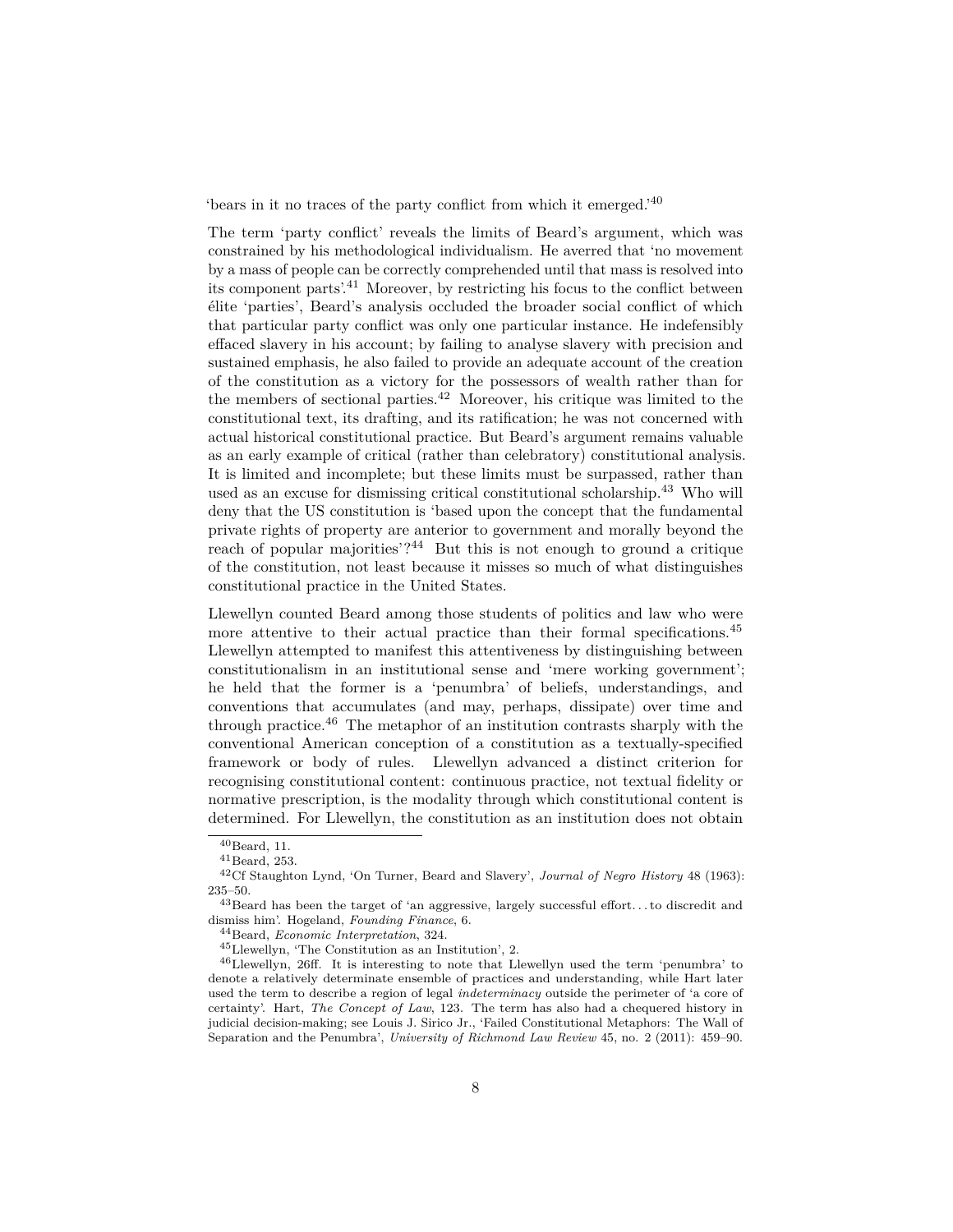historically in the form of a fixed body of rules or a mesh of power relations, but rather in 'a certain shadowy totality'[47](#page-8-0)—a dynamic yet path-dependent pattern of continually developing constitutional meaning. This totality may not be identified with any text. It is nevertheless socially determinate, and its development exerts a tendential influence on judicial outcomes. In Llewellyn's sketch, such development falls within the penumbra of the living and unwritten constitution that is non-identical with the textual constitution. Our recognition of the actuality of such relations does not necessarily give us interpretive guidance in hard cases, but it does give us good reason to believe that judges do not rely solely on textual materials when making decisions.

Llewellyn may be glossed as saying that a polity is constituted socially, not textually. The social constitution of reality is necessarily antagonistic and contradictory. Institutions may persist, but that persistence is reproduced through conflict and contradiction; the ramifications for the determinacy of constitutional meaning are obvious. But contingency and conflict do not efface determinacy altogether. Llewellyn's penumbra is no less real for having been constituted through conflict. Llewellyn argued that the United States 'have [an unwritten] Constitution, and that nobody can stop their having such a Constitution, and that whether anyone likes that or not, the fact has been there for decades. . . '[48](#page-8-1) Llewellyn's narrow focus on the juridical—and *a fortiori* his conception of social constitution as a mere process of institutionalisation—renders his account inadequate as a material theory of constitutionalism. Even so, his insight that constitutionality is made and re-made through contestation and conflict is generative and compelling.

Hartz emphasised the politically constitutive role of concepts, but he did not understand them to be historically specific and determinate categories mediating thought and social behaviour. That is, he did not understand them to be constituted through definite historical processes of conflict and antagonism. Instead, he offered a ' "single factor" analysis'[49](#page-8-2) of the American polity, characterised by an absent feudal past and a pervasively liberal political culture (among its élite, at least, to which his 'single factor' analysis was largely restricted). His argument hypostatises liberalism and effaces political subjects other than normative citizens of the settler-colonial polity: propertied white men. Lacking an account of how liberalism was and is socially constituted, Hartz could not offer an adequate explanation of how and why it came to dominate and define American politics. Unlike Beard, Hartz recognised the centrality of racism and slavery to the American political tradition, but even these are treated primarily as concepts standing to one side of historical conflict. Violence rarely intrudes in Hartz's account, and even when it does it is quickly brushed aside—as, for example, when he describes the antebellum United States as 'a land where liberalism had destroyed nothing, unless it was the society of the Indians'.[50](#page-8-3) He

<span id="page-8-0"></span><sup>47</sup>Llewellyn, 'The Constitution as an Institution', 8.

<span id="page-8-1"></span><sup>48</sup>Llewellyn, 2.

<span id="page-8-2"></span><sup>49</sup>Hartz, *The Liberal Tradition*, 20.

<span id="page-8-3"></span><sup>50</sup>Hartz, 152.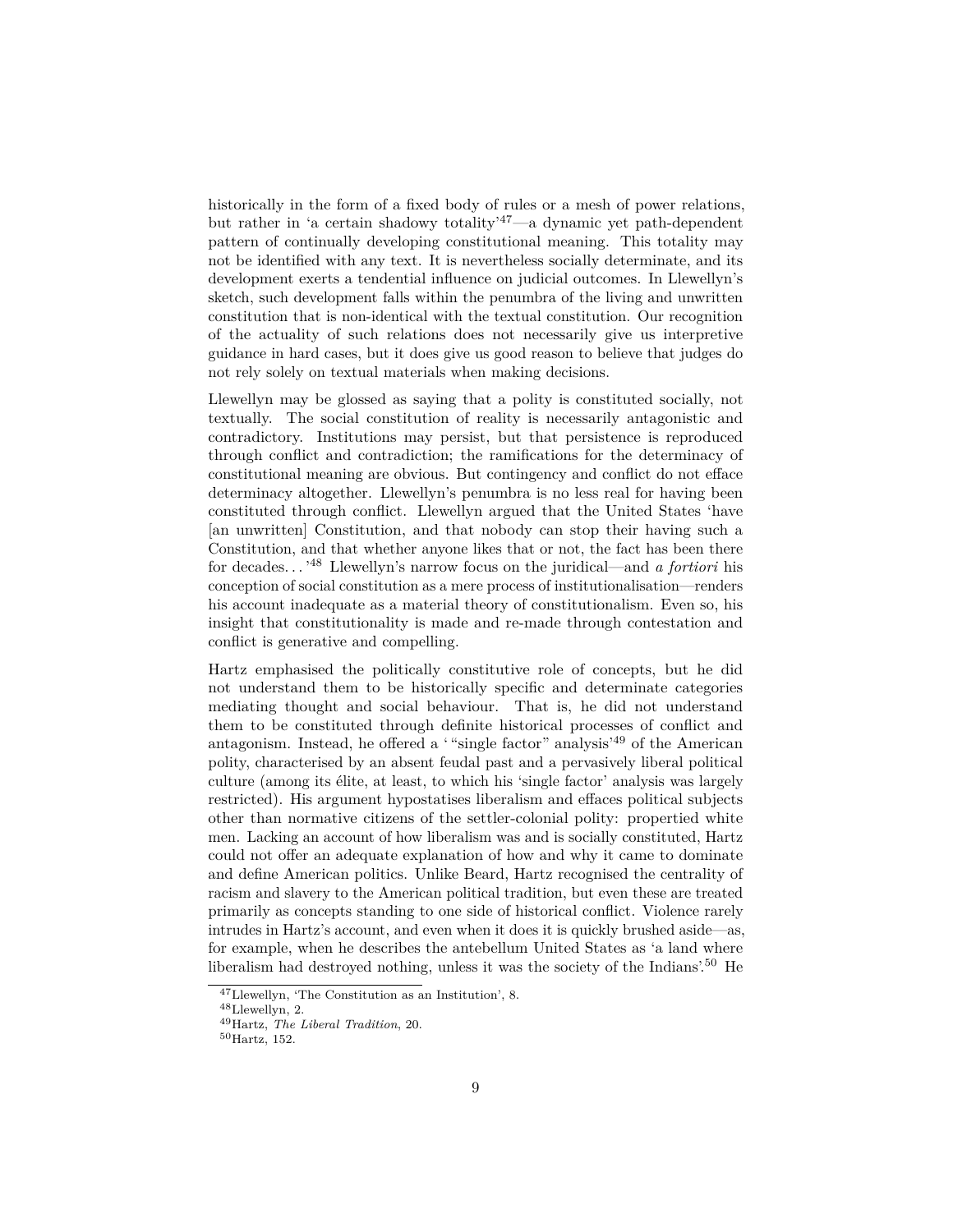even describes the Civil War not in terms of violence and destruction but in terms of 'the strange agonies the Southerners endured trying to break out of the grip of Locke and the way the nation greeted their effort<sup> $51$ </sup>—a telling contrast with Du Bois's own account of the struggle for abolition.

# **Originalism and its discontents**

Despite their attentiveness to certain aspects of constitutional practice, both strands of contemporary American constitutional theory—originalism and living constitutionalism—have moved further away from Beard's, Llewellyn's, or Hartz's attentiveness to constitutionalism as a form taken by definite social relations. Originalism rests on a (paradoxically) ahistorical conception of constitutional meaning. Meanwhile, living constitutionalism emphasises constitutional practice—but it imposes exogenous normative standards in order to distinguish valid constitutional changes from invalid departures from what Llewellyn called the 'certain shadowy totality' of established practice.

#### **Originalism**

Originalism is grounded in the contention that constitutional meanings are trans-historically stable and interpretively recoverable. It is intimately linked to conservative efforts to re-shape the contours of the American state (particularly its administrative apparatus) during and beyond the second half of the twentieth century.[52](#page-9-1) It is a 'political practice' whose 'ascendancy', according to two prominent critics, 'does not reflect the analytic force of its jurisprudence, but instead depends upon its capacity to fuse aroused citizens, government officials, and judges into a dynamic and broad-based political movement.'[53](#page-9-2)

A contemporary cohort of 'new originalists' emphasises public constitutional meaning over the original intentions of constitutional framers or the putative plain meaning of the constitutional text.<sup>[54](#page-9-3)</sup> They focus on the publicity of provisions' original meanings at the moment of their 'fixation' through writing and ratification.[55](#page-9-4) The particular intentions of individual framers do not disclose constitutional meanings. Such a task requires investigating historical facts

<span id="page-9-1"></span><span id="page-9-0"></span><sup>51</sup>Hartz, 177.

<sup>52</sup>Steven M. Teles, *The Rise of the Conservative Legal Movement: The Battle for Control of the Law* (Princeton, New Jersey: Princeton University Press, 2012); Amanda Hollis-Brusky, *Ideas with Consequences: The Federalist Society and the Conservative Counterrevolution* (New York: Oxford University Press, 2015); Paul Baumgardner, 'Originalism and the Academy in Exile', *Law and History Review* 37, no. 3 (2019): 787–807.

<span id="page-9-2"></span><sup>53</sup>Robert Post and Reva Siegel, 'Originalism as a Political Practice: The Right's Living Constitution', *Fordham Law Review* 75 (2006): 549; cf Calvin TerBeek, ' "Clocks Must Always Be Turned Back": *Brown v. Board of Education* and the Racial Origins of Constitutional Originalism', *American Political Science Review* 115, no. 3 (2021): 821–834.

<span id="page-9-3"></span><sup>54</sup>Keith E. Whittington, 'The New Originalism', *Georgetown Journal of Law & Public Policy* 2, no. 2 (2004): 599–613.

<span id="page-9-4"></span><sup>55</sup>Lawrence B. Solum, 'The Interpretation-Construction Distinction', *Constitutional Commentary* 27 (2010): 116.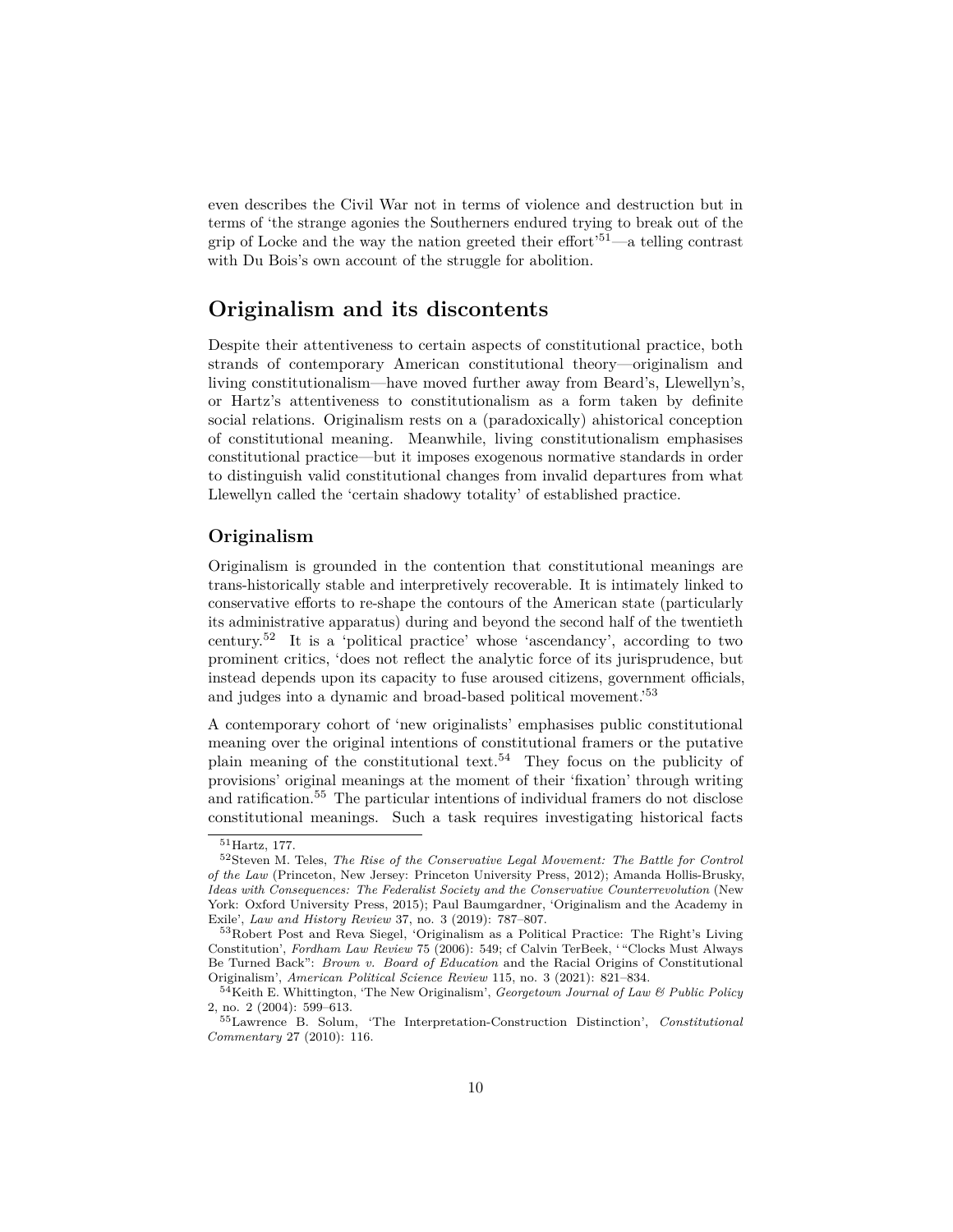about speakers, utterances, and their political contexts. Many contemporary originalists also acknowledge that ''[u]ncertainty and indeterminacy are inherent in the originalist approach to constitutional interpretation'.[56](#page-10-0) Accordingly, they distinguish between constitutional interpretation<sup>[57](#page-10-1)</sup>—the discernment of original public meanings—and constitutional construction[58](#page-10-2)—the elaboration of constitutional meaning (and its translation into constitutional provisions and institutions) in instances of vagueness or ambiguity. Judicial review should be guided by the canons of interpretation, not the vagaries of construction. Interpretation is neither mechanical nor purely procedural; it is a hermeneutic encounter, the outcome of which must not be imagined to be foreseeable or foreordained. Nevertheless, judicial review takes as its object—so new originalists argue—the relatively fixed, public meaning of the constitutional text. The normatively defensible role of judicial review involves the interpretive determination of meaning in order to enforce institutional boundaries and protect individual rights.

Originalism does not apprehend constitutional practice as a moment of a social totality that is suffused by violence, domination, and subordination. Moreover, originalists have been largely untroubled by historiographical objections to the narrowness of originalism's historical vision.[59](#page-10-3) It is true that new originalist theories could only be the products of a post-Realist legal academy in which 'the interpenetration of law and politics' is an accepted fact. $60$  Few new originalists would deny 'the truism that judges make  $law$ '.<sup>[61](#page-10-5)</sup> Nevertheless, contemporary originalists' acknowledgement of the mutual constitution of law and politics is a thin one; they still abstract institutional conflict from social conflict. Moreover, originalism casts constitutional meanings as autonomous abstractions. As such, it cannot apprehend the constitution as both mediating and socially constituted through antagonism and contradiction.

#### **Living constitutionalism**

Originalism's opponents insist on recognising 'a living Constitution which completes, alters, aye, and overrides the Document'.<sup>[62](#page-10-6)</sup> Since the advent of

<span id="page-10-0"></span><sup>56</sup>Keith E. Whittington, 'Originalism: A Critical Introduction', *Fordham Law Review* 82 (2013): 403.

<span id="page-10-1"></span><sup>57</sup>Keith E. Whittington, *Constitutional Interpretation: Textual Meaning, Original Intent, and Judicial Review* (Lawrence, Kansas: University Press of Kansas, 1999).

<span id="page-10-2"></span><sup>58</sup>Keith E. Whittington, *Constitutional Construction: Divided Powers and Constitutional Meaning* (Cambridge, Massachusetts: Harvard University Press, 1999).

<span id="page-10-3"></span><sup>59</sup>Calvin TerBeek, 'The Search for an Anchor: Living Constitutionalism from the Progressives to Trump', *Law & Social Inquiry* 46, no. 3 (2021): 860–889. A forceful statement of the historiographical objection may be found in Jack N. Rakove, *Original Meanings: Politics and Ideas in the Making of the Constitution* (New York: Vintage Books, 1996).

<span id="page-10-4"></span><sup>60</sup>Stephen M. Griffin, *American Constitutionalism: From Theory to Politics* (Princeton, New Jersey: Princeton University Press, 1998), 18.

<span id="page-10-5"></span> $^{61}\rm{Nei}$ Duxbury, 'Faith in Reason: The Process Tradition in American Jurisprudence', *Cardozo Law Review* 15 (1993): 636.

<span id="page-10-6"></span> $62$  Llewellyn, 'The Constitution as an Institution', 2.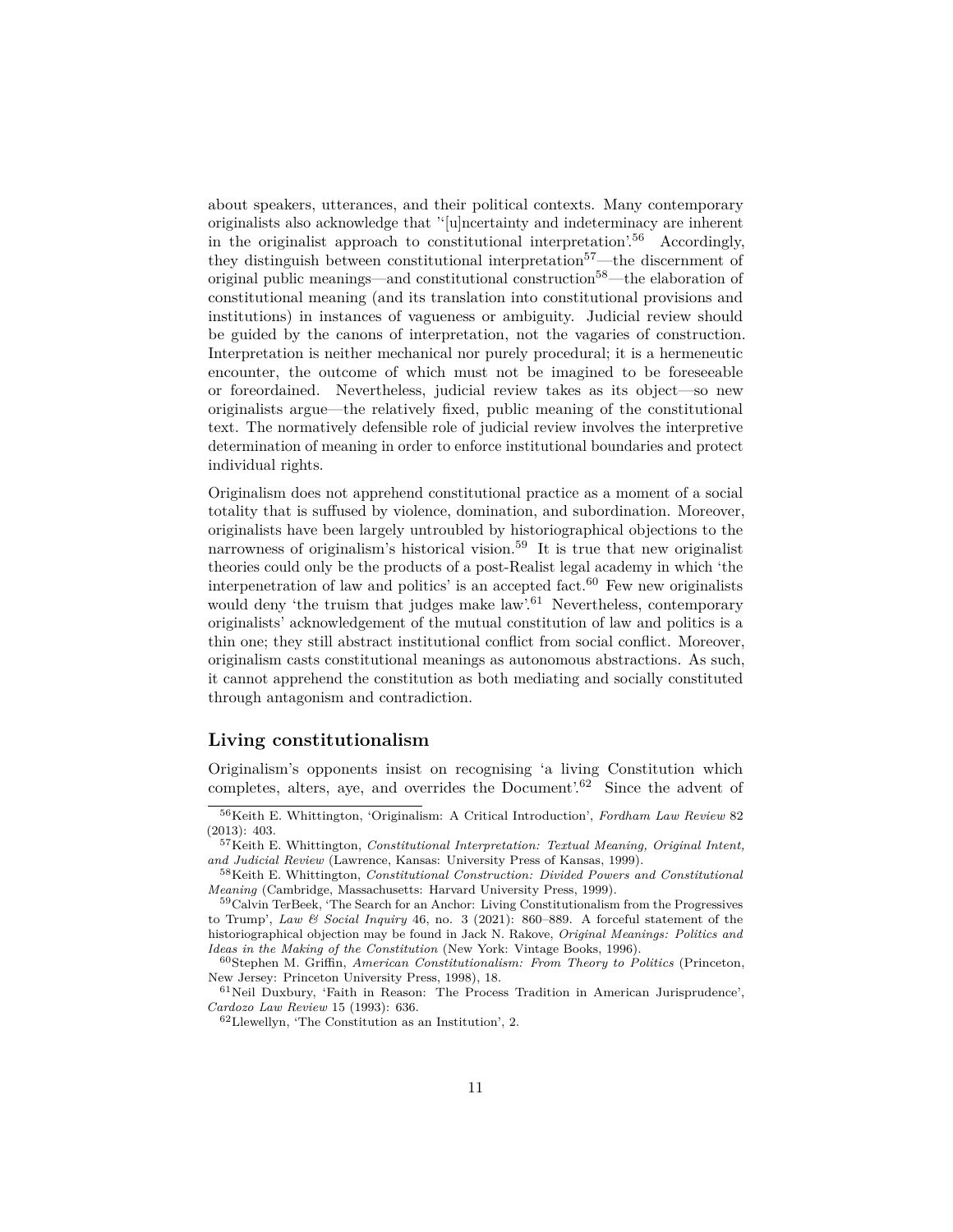the Warren Court,  $63$  'living constitutionalists have engaged in the defensive  $64$ justification of left-liberal judicial interventionism.[65](#page-11-2) They attempt to show that the unwritten constitution supersedes the written constitution but is nevertheless compatible with or presupposed by the values implicit in the written constitution (the enforcement of which is often understood in terms of moral perfectibility or 'redemption', not textual fidelity).<sup>[66](#page-11-3)</sup> It is reasonable to characterise this project as 'a mood and an anxiety', not a theory or a method.<sup>[67](#page-11-4)</sup> It is not Whiggish, in other words; after all, to describe the constitutional order as living is to acknowledge that it may die.[68](#page-11-5)

Living constitutionalism elevates Llewellyn's 'certain shadowy totality' above the documentary constitution. The former must guide interpretive practice, while the latter can neither adequately describe the salient features of contemporary constitutional practice nor explain the histories of struggle and contestation though which it was made. But living constitutionalists lack a fixed interpretive anchor; they can only point to departures from consensuses that are controverted and contested—essentially and necessarily so. They cannot propound consistent methods for distinguishing between those constitutional innovations that are popularly authorised and those that are not. Recourse to contractarian theories of political consent only deepens the problem of fetishism.[69](#page-11-6) Living constitutionalists must either make recourse to fetishistic patterns of political thought, such as natural law or hypothetical consent, or else abandon the *teloi* of living constitutionalism—in exchange, perhaps, for the commitments of 'popular constitutionalism'[70](#page-11-7) or the contemporary 'law and political economy' movement.<sup>[71](#page-11-8)</sup> Originalists simply deny the actuality of any shadowy totality; but living constitutionalists can only gesture at it, rather than isolate its determinate content.

<span id="page-11-0"></span><sup>63</sup>Cf L.A. Scot Powe, *The Warren Court and American Politics* (Cambridge, Massachusetts: Belknap Press, 2000).

<span id="page-11-1"></span><sup>64</sup>Jack M. Balkin, *Living Originalism* (Cambridge, Massachusetts: Harvard University Press, 2011), 125.

<span id="page-11-2"></span><sup>65</sup>Notable contributions to this literature include Bruce Ackerman, *We the People: Foundations* (Cambridge, Massachusetts: Belknap Press, 1991); Bruce Ackerman, *We the People: Transformations* (Cambridge, Massachusetts: Belknap Press, 1998); Barry Friedman, *The Will of the People: How Public Opinion Has Influenced the Supreme Court and Shaped the Meaning of the Constitution* (New York: Farrar, Straus and Giroux, 2009); David A. Strauss, *The Living Constitution* (New York: Oxford University Press, 2010).

<span id="page-11-3"></span><sup>66</sup>Jack M. Balkin, *Constitutional Redemption: Political Faith in an Unjust World* (Cambridge, Massachusetts: Harvard University Press, 2011).

<span id="page-11-4"></span><sup>67</sup>Ethan J. Leib, 'The Perpetual Anxiety of Living Constitutionalism', *Constitutional Commentary* 24, no. 2 (2007): 370.

<span id="page-11-5"></span><sup>68</sup>Cf Jack M. Balkin, *The Cycles of Constitutional Time* (New York: Oxford University Press, 2020).

<span id="page-11-6"></span><sup>69</sup>Geoffrey Kay, 'Right and Force: A Marxist Critique of Contract and the State', in *Value, Social Form and the State*, ed. Michael Williams (Houndmills: Macmillan, 1988), 115–33.

<span id="page-11-7"></span><sup>70</sup>Mark Tushnet, *Taking the Constitution Away from the Courts* (Princeton, New Jersey: Princeton University Press, 2000); Larry D. Kramer, *The People Themselves: Popular Constitutionalism and Judicial Review* (New York: Oxford University Press, 2004).

<span id="page-11-8"></span><sup>71</sup>Jedediah Britton-Purdy et al., 'Building a Law-and-Political-Economy Framework: Beyond the Twentieth-Century Synthesis', *Yale Law Journal* 129, no. 6 (2020): 1784–1835.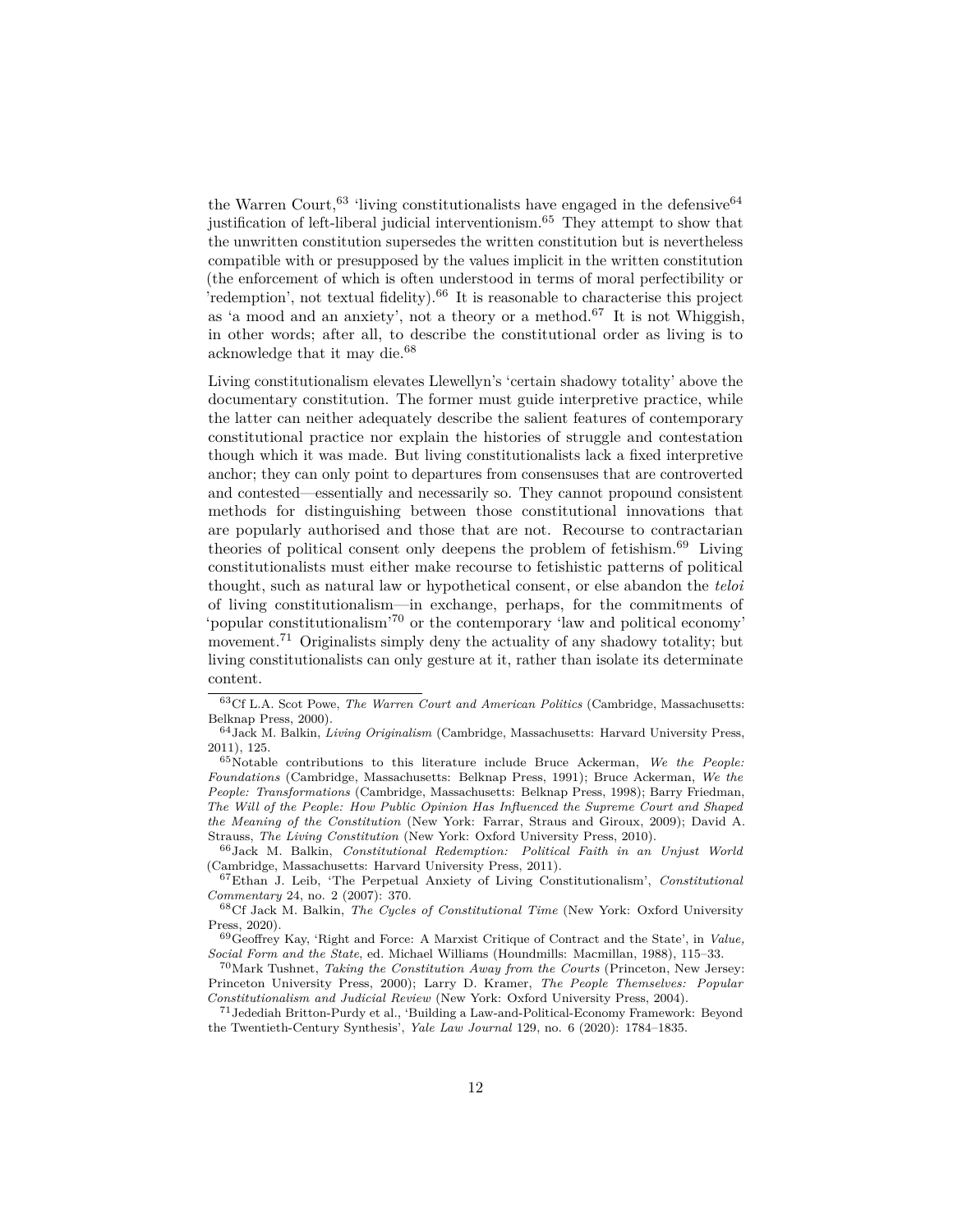#### **Originalism and living constitutionalism as constitutional fetishisms**

Du Bois would have had little patience with today's dominant theories, which also cannot be said to have built upon the contributions of Beard, Llewellyn, or Hartz. Both originalism and living constitutionalism, even in their most sophisticated forms, remain theories of constitutional metaphysics. Neither furnishes sufficient theoretical materials for the apprehension of the constitution as a socially constituted ensemble of practices, concepts, and categories. Despite its notable gains in sophistication—and tendencies toward convergence or at least complementarity with certain accounts of living constitutionalism<sup>[72](#page-12-0)</sup>—originalism cannot ground an adequate account of the US constitution. The chief objects of originalist theory are not political struggles or settlements themselves, but 'fixed' meanings that are specified—with lesser or greater degrees of determinacy—in the constitutional text and are held to codify the content of political settlements. As such, originalism is necessarily counterposed to the apprehension of constitutionality as the specific form of appearance of definite social relations. It is predicated on the trans-historical recoverability of meanings (either subjective or public); it is ultimately defensible only on the basis of insisting on the adequacy of conceptions of meaning and reference that largely predate the twentieth century<sup>[73](#page-12-1)</sup> (although that would at least be consistent with a constitutional theory that presumes that early modern political theory is adequate for the inverted and contradiction-laden contemporary social world).

We are now far from the paths trodden by Beard or Llewellyn—let alone by Du Bois. Originalism is defensible only on the basis of disavowing 'the contribution of society and the contribution of the real world' to 'the determination of reference'.[74](#page-12-2) To the extent that it is predicated on the adequacy of the fixation thesis, originalism is a curiously ahistorical—even antihistoricist—theory of the historical translation of meaning.[75](#page-12-3) What sincere originalist could affirm Wittgenstein's statement that 'words only have meaning in the stream of life'?<sup>[76](#page-12-4)</sup> Originalists adhere to the claim that at least some meanings—constitutional meanings among them—are essentially untransformed by discursive encounters. As such, they claim the persistence of specific abstractions even in the absence of their reproduction through socially constitutive processes of antagonism and contestation. Moreover, unlike the 'real abstraction' of capital, which mediates contemporary society, the abstractions that originalism concerns itself with—constitutional meanings—are essentially contested concepts, not socially

<span id="page-12-0"></span><sup>72</sup>Balkin, *Living Originalism*; Whittington, 'Originalism: A Critical Introduction'.

<span id="page-12-2"></span><span id="page-12-1"></span><sup>73</sup>Whittington, *Constitutional Interpretation*, 88–109.

<sup>74</sup>Hilary Putnam, 'Meaning and Reference', *The Journal of Philosophy* 70, no. 19 (1973): 711.

<span id="page-12-3"></span><sup>75</sup>Jonathan Gienapp, 'Historicism and Holism: Failures of Originalist Translation', *Fordham Law Review* 84, no. 3 (2015): 935–56.

<span id="page-12-4"></span><sup>76</sup>Ludwig Wittgenstein, *Last Writings on the Philosophy of Psychology*, ed. G. H. von Wright and Heikki Nyman, trans. C. G. Luckhardt, vol. 1 (Chicago: University of Chicago Press, 1996), §913.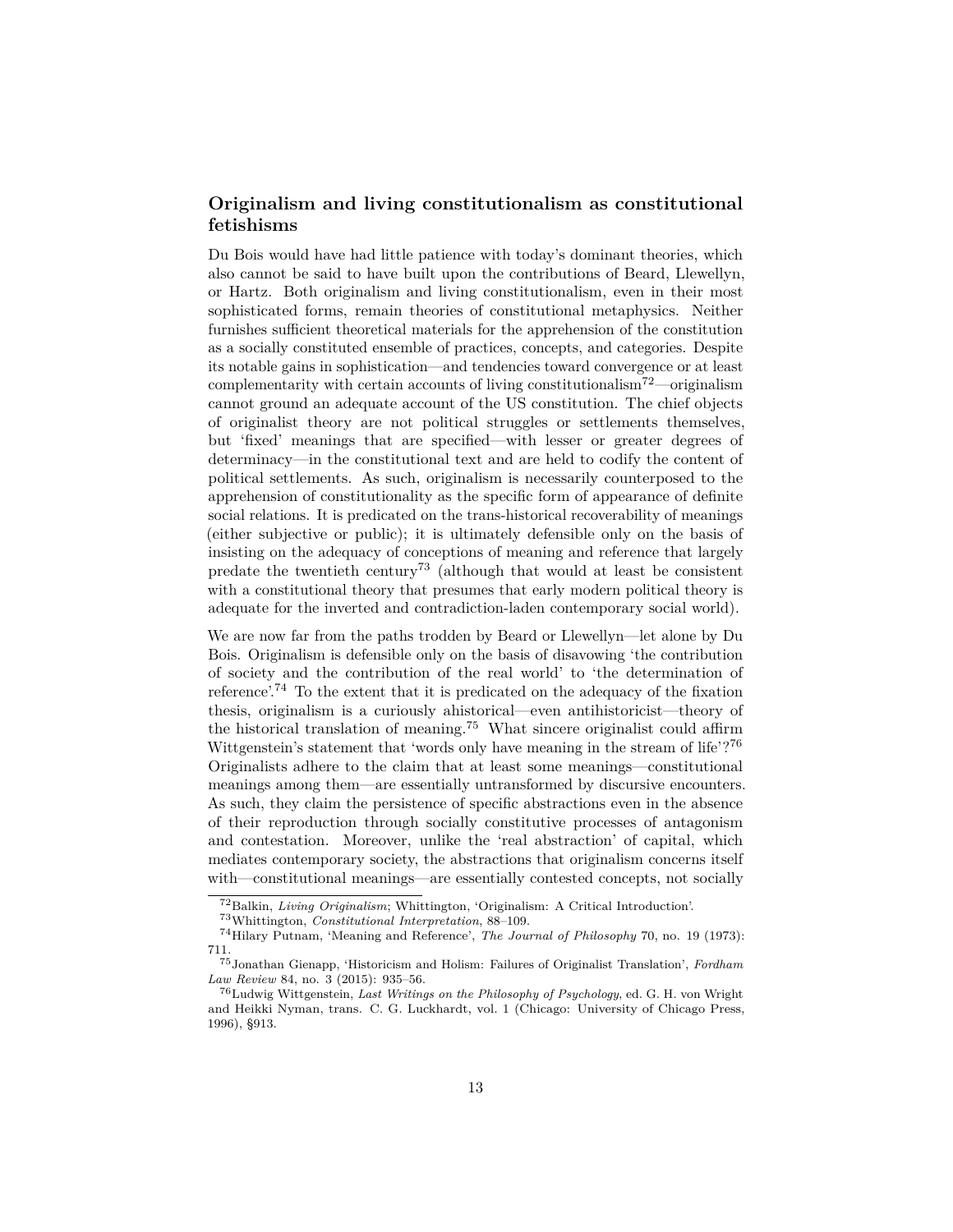objective categories.[77](#page-13-0) They are not, in other words, historically specific forms of appearance of determinate social relations. Instead, they are normative statements about how social relations ought to be ordered. Any conceivable new originalist synthesis—combining the fixation thesis, on the one hand, and the insistence on the diachronic interpretability of synchronic public meanings, on the other—is unstable and ultimately untenable. Even if it is granted that the indeterminacy of the meaning of legal texts is bounded,<sup>[78](#page-13-1)</sup> the meaning of any particular text cannot serve as an adequate explanation of the struggles that preceded its inscription, nor as a guide to its application to future cases. The originalist conception of the constitutional order abstracts constitutional meanings from their dynamic historical contexts and presents them as anterior to, rather than constituted through, social relations. This is fetishism of the first order.

Living constitutionalism fares no better. New originalists at least attempt to grapple with the social character of meaning. Such an attempt does not ultimately succeed, inhibited as it is by the commitment of originalists (old and new) to the fixity and (relative) determinacy of meaning—such that originalists trade in hypostatised meanings shorn of specific social contexts. Living constitutionalism, by contrast, is always already fetishistic. The notion of the living constitution requires the imposition of particular normative standards—even if they are exogenous to political practice as it actually obtains in history—in order to determine which constitutional changes are democratically authorised and which are ephemeral (and hence non-authoritative or, indeed, invalid). Originalists are more able than living constitutionalists to tell stories about democratic justification for judicial review—within the US context, that is, in which popular sovereignty is the default normative anchor for democratic legitimacy. One need not grant the truth of originalists' premises (particularly regarding meaning and translation, but also regarding the adequacy of popular sovereignty as a theory of political justification) in order to acknowledge that they have presented a coherent (if not convincing) story of how democratic publics authorise constitutional creation and change—that is, by writing things down. Living constitutionalists cannot offer such a parsimonious protocol for institutionalising constituent power. Even so, new originalists are unable to adequately apprehend constitutional reality as a result of their commitment to the absolute anteriority of constitutional norms with respect to social practice. Living constitutionalists are at least motivated by an awareness of 'the entanglement of facts and value'.<sup>[79](#page-13-2)</sup>

<span id="page-13-0"></span><sup>77</sup>On real abstraction see Chris O'Kane, 'The Critique of Real Abstraction: From the Critical Theory of Society to the Critique of Political Economy and Back Again', in *Marx and Contemporary Critical Theory: The Philosophy of Real Abstraction*, ed. Antonio Oliva, Ángel Oliva, and Iván Novara (London: Palgrave Macmillan, 2020), 265–87. On social objectivity, see Bonefeld, *Critical Theory*, 54–60 and passim; Paul Mattick, *Theory as Critique: Essays on Capital* (Leiden: Brill, 2018), 79–85 and passim.

<span id="page-13-1"></span><sup>78</sup>Lawrence B. Solum, 'On the Indeterminacy Crisis: Critiquing Critical Dogma', *University of Chicago Law Review* 54, no. 2 (1987): 462–503.

<span id="page-13-2"></span><sup>79</sup>Hilary Putnam, *The Collapse of the Fact/Value Dichotomy and Other Essays* (Harvard University Press, 2002), 28–45.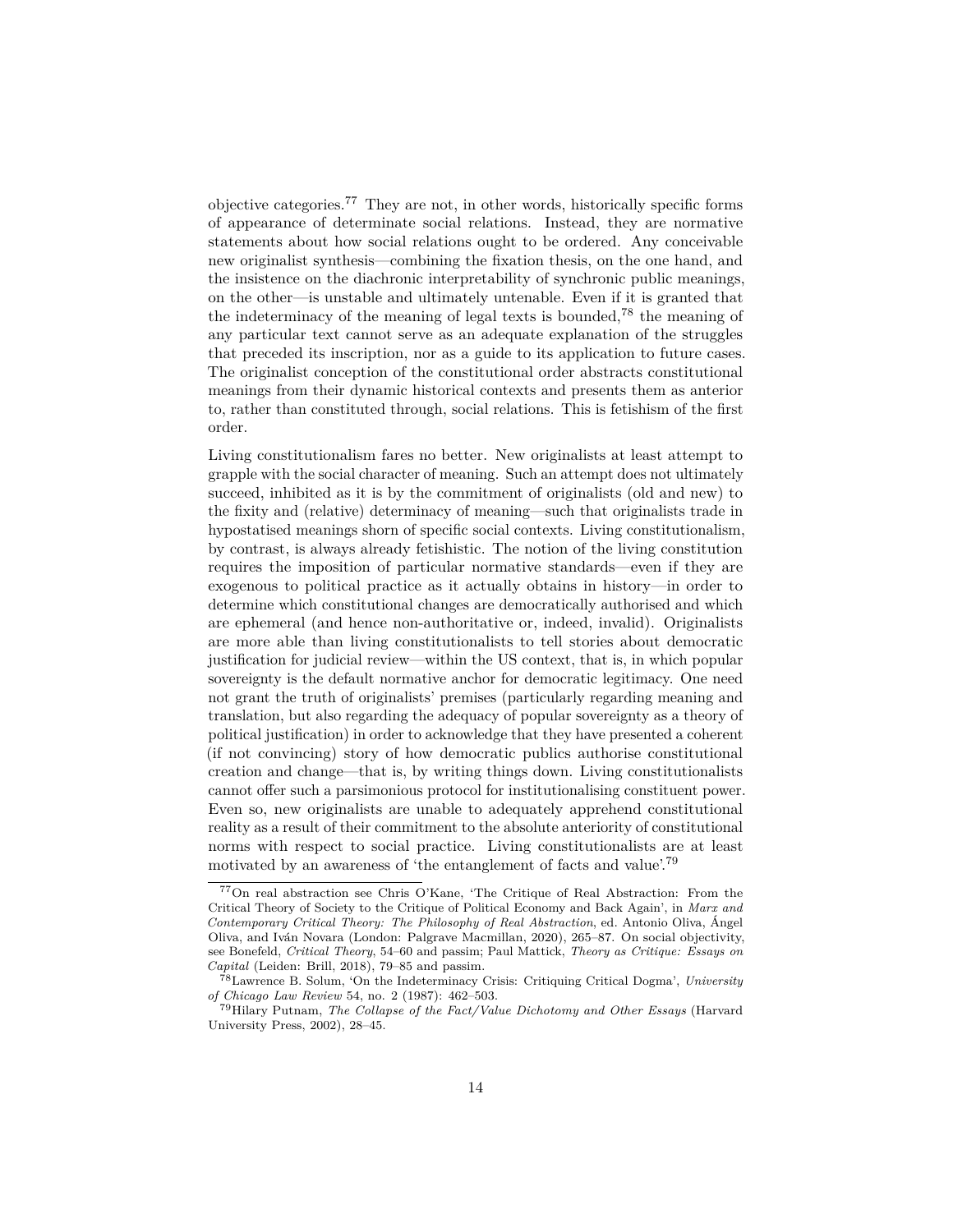Originalists and living constitutionalists both draw pictures of American society that Du Bois would recognise as caricatures. They ask questions that Beard would dismiss as trivial and Llewellyn would regard as distractions. The originalist conception of constitutional meaning cannot serve as an adequate picture of what settlements have been achieved, or even what has been struggled over.<sup>[80](#page-14-0)</sup> Living constitutionalists imagine that settlements are self-justifying and self-enforcing, or that their having been achieved is a dispositive reason against contesting them. In neither instance, however, do we have an adequate account of the US constitution. Originalist fixation and constraint are inevitably poor guides to understanding how, or through what processes and antagonisms, a polity is actually constituted. Living constitutionalism, meanwhile, is actively at odds with the actual US constitution. It holds some struggles up as discharging authoritative settlements and others as illegitimately threatening constitutional democracy. Originalists trade on a crabbed and exclusionary conception of democracy that posits a singular 'people' (one that is throttled by the dead hand of the past, no less). But living constitutionalists must simply resort to question-begging, contractarian theories of political justification. And both approaches trade on fetishistic understandings of institutions. That is, they tend to treat institutions (formal and non-formal) as self-subsistent or natural, rather than as particular forms of appearance of social reality—the constitutive processes of which cannot be identified with either the formal constitution or the normative constitution.

# **Conclusion**

Critiquing the formal constitution of a polity does not necessarily get us any closer to a critique of the polity itself. What does the formal constitution reveal, and what does it efface, about the make-up of the American polity as an ensemble of material social relations? What were the social relations that made possible, and both mediated and were presupposed by, the constitutional categories and concepts of American constitutionalism? How did they change and develop through the antagonism—the brutality and barbarism—at the heart of the American state-building project? Du Bois's rejection of constitutional metaphysics prompts such questions, but few American constitutional theorists seem interested in answering them. American constitutional theorists have been unable to give definite and coherent shape to Llewellyn's 'certain shadowy totality' of practices, beliefs, and understandings. They will remain unable to do so as long as they fail to take seriously, and learn from, the tentative steps taken by earlier scholars towards an adequate understanding of constitutional reality.

More fundamentally, after almost a century, we are no closer to answering Du Bois's challenge. We can gesture at what an adequate response would look like. The constitution of the United States, considered as an historically specific

<span id="page-14-0"></span><sup>80</sup>Bruce Ackerman, 'The Living Constitution', *Harvard Law Review* 120, no. 7 (2007): 1737–1812.